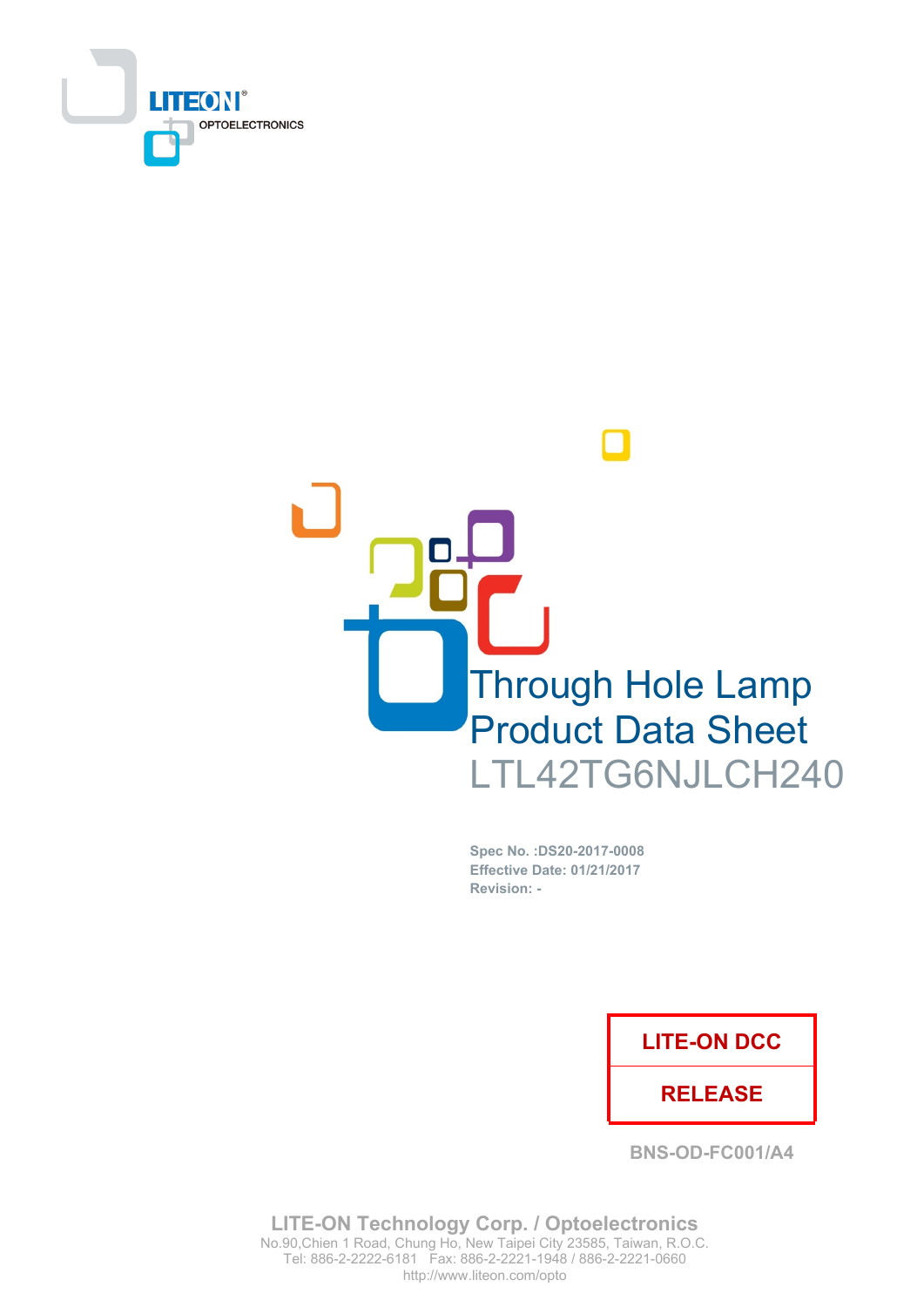



Through Hole Lamp<br>LTL42TG6NJLCH240

# **Through Hole Lamp**

# LTL42TG6NJLCH240

| <b>Rev</b>                                   | <b>Description</b>                          | <b>By</b>      | <b>Date</b> |  |  |  |
|----------------------------------------------|---------------------------------------------|----------------|-------------|--|--|--|
| P001                                         | Preliminary Specification (RDR-20161512-01) | Mike Chang     | 12/07/2016  |  |  |  |
|                                              |                                             | $\blacksquare$ |             |  |  |  |
|                                              |                                             |                |             |  |  |  |
|                                              |                                             |                |             |  |  |  |
|                                              |                                             |                |             |  |  |  |
|                                              |                                             |                |             |  |  |  |
| Above data for PD and Customer tracking only |                                             |                |             |  |  |  |
|                                              | <b>Upload On OPNC System</b>                | Mike Chang     | 1/18/2017   |  |  |  |
|                                              |                                             |                |             |  |  |  |
|                                              |                                             |                |             |  |  |  |
|                                              |                                             |                |             |  |  |  |
|                                              |                                             |                |             |  |  |  |
|                                              |                                             |                |             |  |  |  |
|                                              |                                             |                |             |  |  |  |

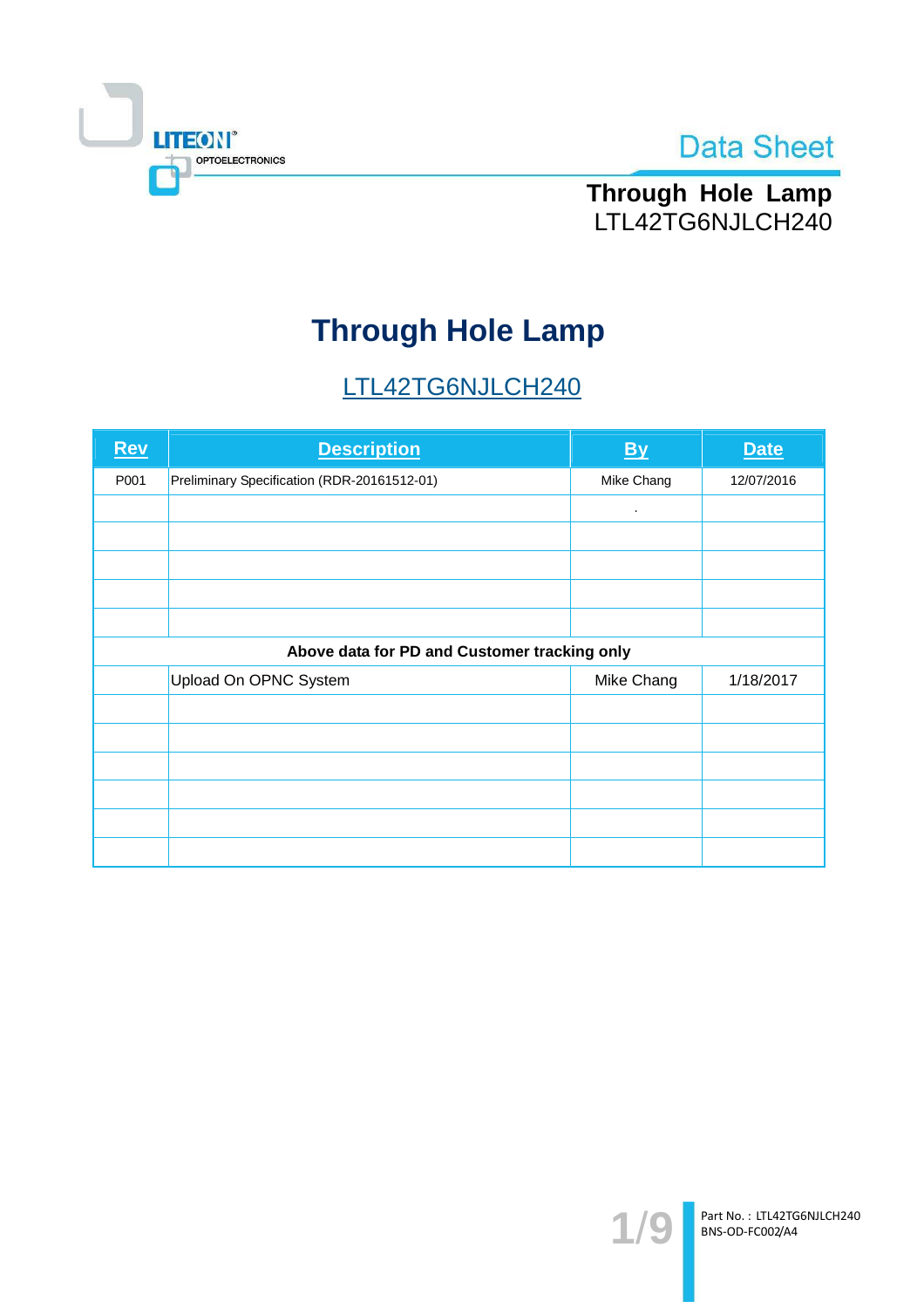

# **Through Hole Lamp** LTL42TG6NJLCH240

## 1. Description

CBI (Circuit Board Indicator) is a black plastic right angle Holder (Housing) which mates with Lite-On LED lamps, Lite-On CBI is available in a wide variety of packages, including top-view (Spacer) or right angle and horizontal or vertical arrays which is stackable and easy to assembly.

#### 1.1. Features

- Designed for ease in circuit board assembly.  $\blacksquare$
- Black case enhance contrast ratio.  $\blacksquare$
- Solid state light source.  $\blacksquare$
- $\blacksquare$ Low power consumption & High efficiency.
- Lead free product & RoHS Compliant.
- T-1 lamp: emitted color is InGaN green with white  $\blacksquare$ diffused lens.

## **1.2. Applications**

- Communication
- Computer
- Consumer
- Industrial

## **2. Outline Dimensions**





#### **Notes:**

- 1. All dimensions are in millimeters (inches).
- 2. Tolerance is ±0.25mm (.010") unless otherwise noted.
- 3. The Holder (Housing) material is plastic / black.
- 4. The LED lamp is green color with white diffused lens.
- 5. Specifications are subject to change without notice.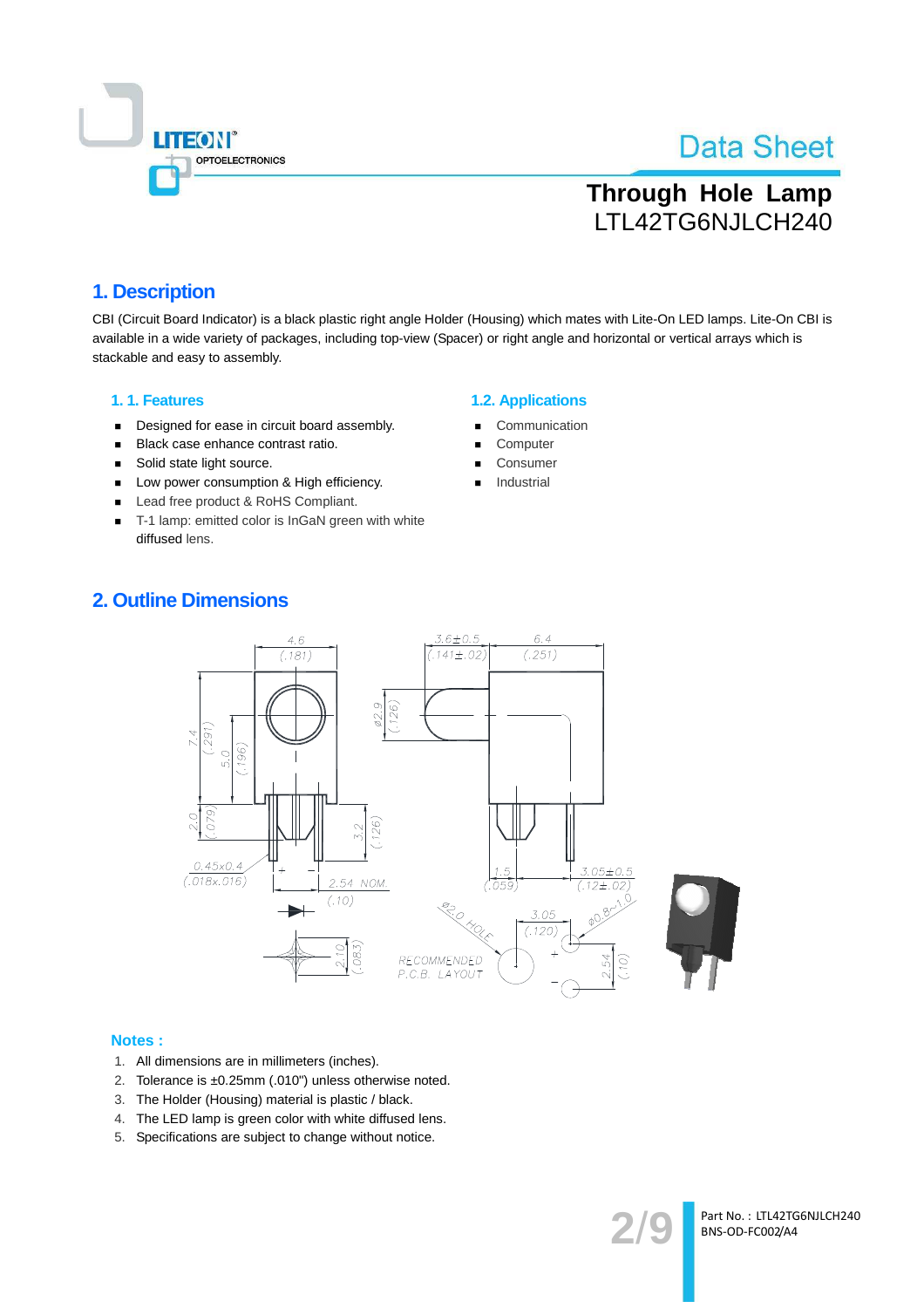

# Through Hole Lamp LTL42TG6NJLCH240

# 3. Absolute Maximum Ratings at TA=25°C

| <b>Parameter</b>                                   | <b>Maximum Rating</b>   | <b>Unit</b> |  |
|----------------------------------------------------|-------------------------|-------------|--|
| <b>Power Dissipation</b>                           | 120                     | mW          |  |
| <b>Peak Forward Current</b>                        |                         |             |  |
| (Duty Cycle $\leq$ 1/10, Pulse Width $\leq$ 0.1ms) | 100                     | mA          |  |
| <b>DC Forward Current</b>                          | 30                      | mA          |  |
| <b>Operating Temperature Range</b>                 | $-40C$ to + 85°C        |             |  |
| Storage Temperature Range                          | -40°C to + 100°C        |             |  |
| <b>Lead Soldering Temperature</b>                  |                         |             |  |
| [2.0mm (.079") From Body]                          | 260℃ for 5 Seconds Max. |             |  |

## 4. Electrical / Optical Characteristics at TA=25°C

| <b>Parameter</b>         | <b>Symbol</b> | Min. | Typ. | Max. | <b>Unit</b> | <b>Test Condition</b> |
|--------------------------|---------------|------|------|------|-------------|-----------------------|
|                          |               | 50   |      | 110  |             | $IF = 2mA$            |
| Luminous Intensity       | IV            | 140  |      | 400  | mcd         | $IF = 20mA$           |
|                          |               |      |      |      |             | Note 1, 5             |
| Viewing Angle            | $2\theta$ 1/2 |      | 100  |      | deg         | Note 2 (Fig.6)        |
|                          |               |      | 518  |      |             | Measurement           |
| Peak Emission Wavelength | λP            |      |      |      |             | @Peak (Fig.1)         |
| Dominant Wavelength      | λd            | 527  |      | 535  | nm          | Note 4                |
| Spectral Line Half-Width | Δλ            |      | 35   |      | nm          |                       |
|                          |               | 1.9  | 2.6  | 3.0  | V           | $IF = 2mA$            |
| <b>Forward Voltage</b>   | <b>VF</b>     | 2.5  | 3.0  | 3.8  |             | $IF = 10mA$           |
| <b>Reverse Current</b>   | IR.           |      |      | 10   | μA          | $VR = 5V$ , Note 6    |

#### **NOTE:**

1. Luminous intensity is measured with a light sensor and filter combination that approximates the CIE eye-response curve.

2. 01/2 is the off-axis angle at which the luminous intensity is half the axial luminous intensity.

3. The dominant wavelength, Ad is derived from the CIE chromaticity diagram and represents the single wavelength which defines the color of the device.

- 4. Iv classification code is marked on each packing bag.
- 5. The Iv guarantee should be added ±15% tolerance.

6. Reverse voltage (VR) condition is applied for IR test only. The device is not designed for reverse operation.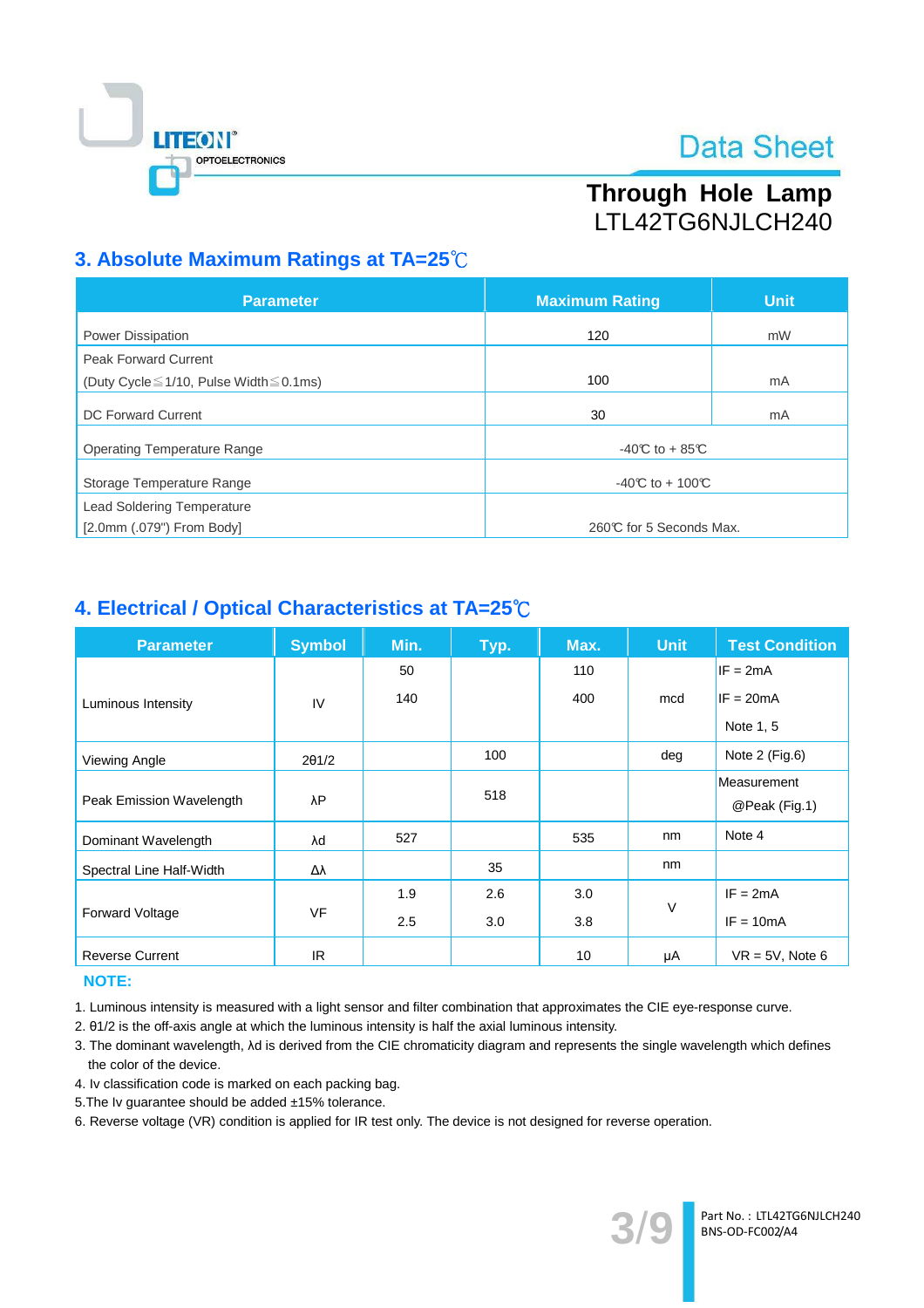

# Through Hole Lamp LTL42TG6NJLCH240

## **5. Typical Electrical / Optical Characteristics Curves**

(25℃ Ambient Temperature Unless Otherwise Noted)







Part No.: LTL42TG6NJLCH240 BNS-OD-FC002/A4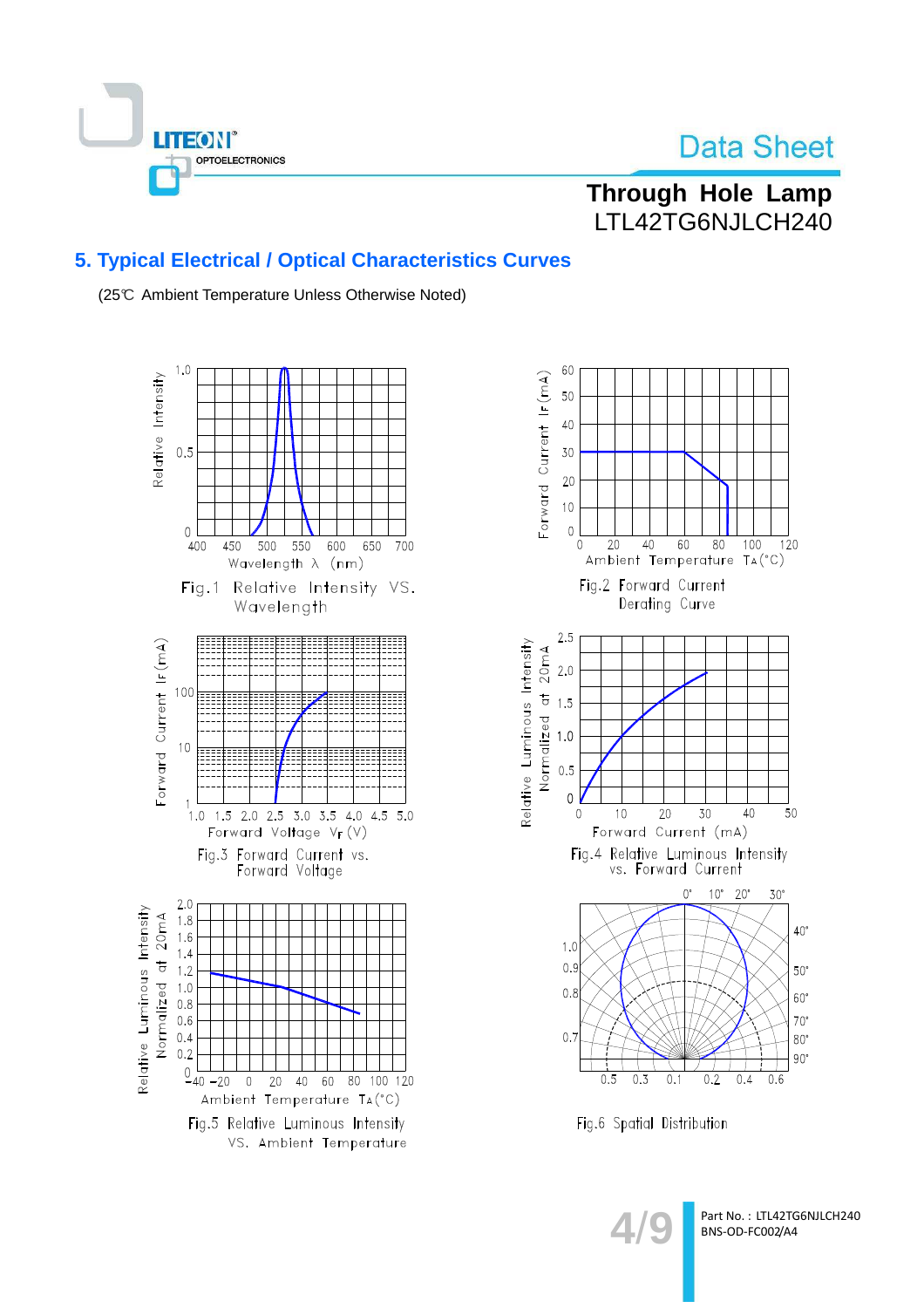

# Through Hole Lamp LTL42TG6NJLCH240

## **6. Packing Specification**



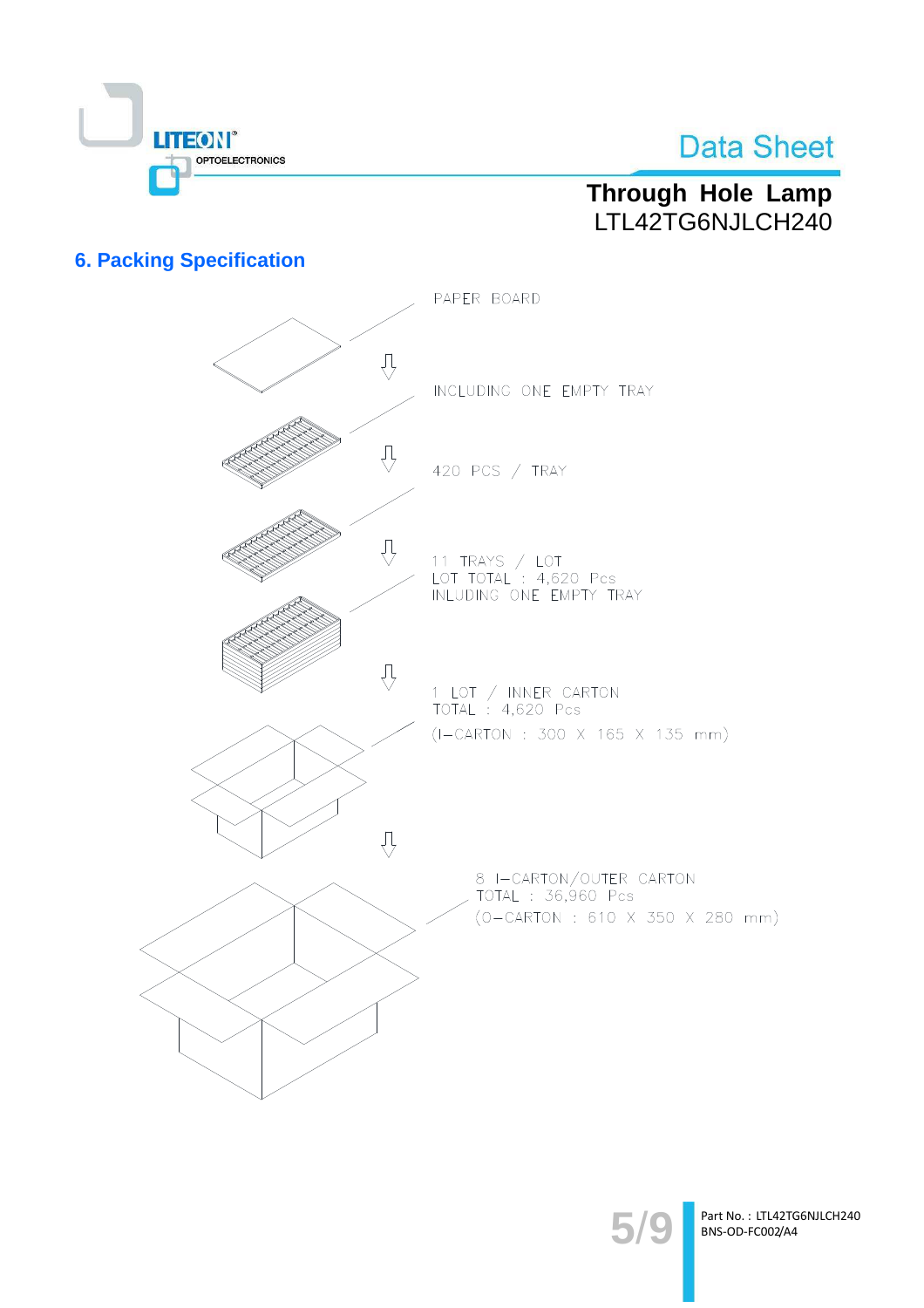

Through Hole Lamp<br>LTL42TG6NJLCH240

# **7. Bin Table Specification**

| Luminous Intensity, Unit: mcd, IF=2mA |      |      |  |  |
|---------------------------------------|------|------|--|--|
| <b>Iv Bin Code</b>                    | Min. | Max. |  |  |
| C                                     | 50   | 65   |  |  |
|                                       | 65   | 85   |  |  |
| F                                     | 85   | 110  |  |  |

Note: Tolerance of each bin limit is ±15%

| Dominant Wavelength, Unit :nm, IF=2mA |       |       |  |  |
|---------------------------------------|-------|-------|--|--|
| Hue Bin Code                          | Min.  | Max.  |  |  |
| G <sub>12</sub>                       | 527.0 | 531.0 |  |  |
| G <sub>13</sub>                       | 531.0 | 535.0 |  |  |

Note: Tolerance of each bin limit is ±1nm

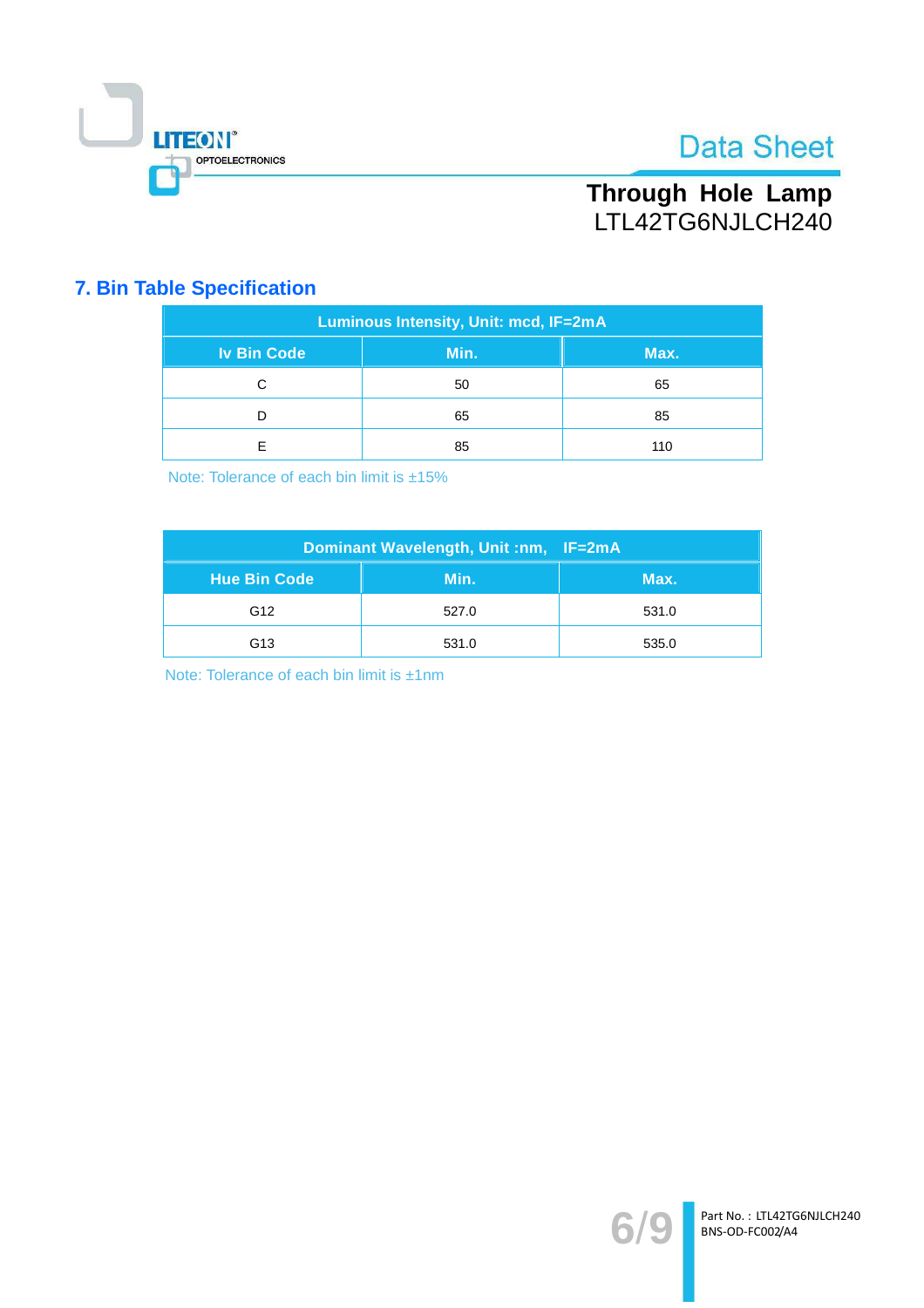

# **Through Hole Lamp** LTL42TG6NJLCH240

## **8. CAUTIONS**

### **8.1. Application**

This LED lamp is good for application of indoor and outdoor sign, also ordinary electronic equipment.

#### 8.2. Storage

The storage ambient for the LEDs should not exceed 30°C temperature or 70% relative humidity. It is recommended that LEDs out of their original packaging are used within three months. For extended storage out of their original packaging, it is recommended that the LEDs be stored in a sealed container with appropriate desiccant or in desiccators with nitrogen ambient.

### 8.3. Cleaning

Use alcohol-based cleaning solvents such as isopropyl alcohol to clean the LEDs if necessary.

#### 8.4. Lead Forming & Assembly

During lead forming, the leads should be bent at a point at least 3mm from the base of LED lens. Do not use the base of the lead frame as a fulcrum during forming. Lead forming must be done before soldering, at normal temperature. During assembly on PCB, use minimum clinch force possible to avoid excessive mechanical stress.

#### 8.5. Soldering

When soldering, leave a minimum of 2mm clearance from the base of the lens to the soldering point. Dipping the lens into the solder must be avoided. Do not apply any external stress to the lead frame during soldering while the LED is at high temperature.

## **Recommended soldering conditions:**

|                               | <b>Soldering iron</b>                                 | <b>Wave soldering</b>                    |                                                                        |  |
|-------------------------------|-------------------------------------------------------|------------------------------------------|------------------------------------------------------------------------|--|
| Temperature<br>Soldering time | 350℃ Max.<br>3 seconds Max.<br>(one time only)        | Pre-heat<br>Pre-heat time<br>Solder wave | 120℃ Max.<br>100 seconds Max.<br>260℃ Max.                             |  |
| Position                      | No closer than 2mm<br>from the base of the epoxy bulb | Soldering time<br>Dipping Position       | 5 seconds Max.<br>No lower than 2mm from the<br>base of the epoxy bulb |  |

Note: Excessive soldering temperature and/or time might result in deformation of the LED lens or catastrophic failure of the LED.

IR reflow is not suitable process for through hole type LED lamp product. Max temperature of wave soldering is not means that Holder's HDT/Melting temperature.

#### 8.6. Drive Method

An LED is a current-operated device. In order to ensure intensity uniformity on multiple LEDs connected in parallel in an application, it is recommended that a current limiting resistor be incorporated in the drive circuit, in series with each LED as shown in Circuit A below.

#### **Circuit model (A)**





**Circuit model (B)** 

(A) Recommended circuit

(B) The brightness of each LED might appear different due to the differences in the I-V characteristics of those LEDs.



Part No.: LTL42TG6NJLCH240 BNS-OD-FC002/A4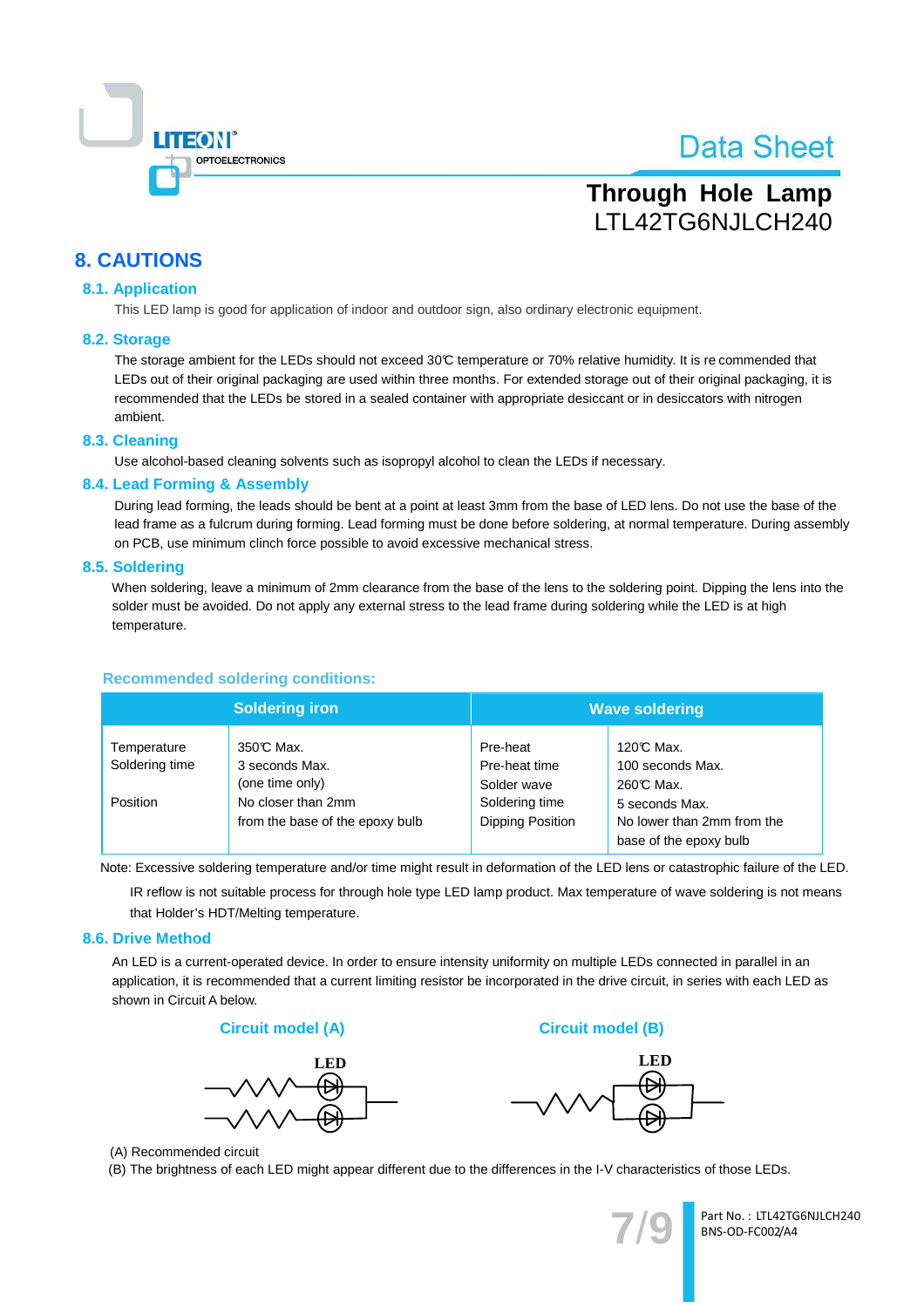

# **Through Hole Lamp** LTL42TG6NJLCH240

## 8.7. ESD (Electrostatic Discharge)

## Static Electricity or power surge will damage the LED. **Suggestions to prevent ESD damage:**

- Use a conductive wrist band or anti- electrostatic glove when handling these LEDs
- All devices, equipment, and machinery must be properly grounded
- Work tables, storage racks, etc. should be properly grounded
- Use ion blower to neutralize the static charge which might have built up on surface of the LEDs plastic lens as a result of friction between LEDs during storage and handing

#### **Suggested checking list:**

#### **Training and Certification**

8.7.1.1. Everyone working in a static-safe area is ESD-certified?

8.7.1.2. Training records kept and re-certification dates monitored?

#### **Static-Safe Workstation & Work Areas**

8.7.2.1. Static-safe workstation or work-areas have ESD signs?

- 8.7.2.2. All surfaces and objects at all static-safe workstation and within 1 ft measure less than 100V?
- 8.7.2.3. All ionizer activated, positioned towards the units?
- 8.7.2.4. Each work surface mats grounding is good?

#### **Personnel Grounding**

- 8.7.3.1. Every person (including visitors) handling ESD sensitive (ESDS) items wear wrist strap, heel strap or conductive shoes with conductive flooring?
- 8.7.3.2. If conductive footwear used, conductive flooring also present where operator stand or walk?
- 8.7.3.3. Garments, hairs or anything closer than 1 ft to ESD items measure less than 100V\*?
- 8.7.3.4. Every wrist strap or heel strap/conductive shoes checked daily and result recorded for all DLs?
- 8.7.3.5. All wrist strap or heel strap checkers calibration up to date?

Note: \*50V for Blue LED.

#### **Device Handling**

8.7.4.1. Every ESDS items identified by EIA-471 labels on item or packaging?

- 8.7.4.2. All ESDS items completely inside properly closed static-shielding containers when not at static-safe workstation?
- 8.7.4.3. No static charge generators (e.g. plastics) inside shielding containers with ESDS items?
- 8.7.4.4. All flexible conductive and dissipative package materials inspected before reuse or recycle?

#### **Others**

- 8.7.5.1. Audit result reported to entity ESD control coordinator?
- 8.7.5.2. Corrective action from previous audits completed?
- 8.7.5.3. Are audit records complete and on file?